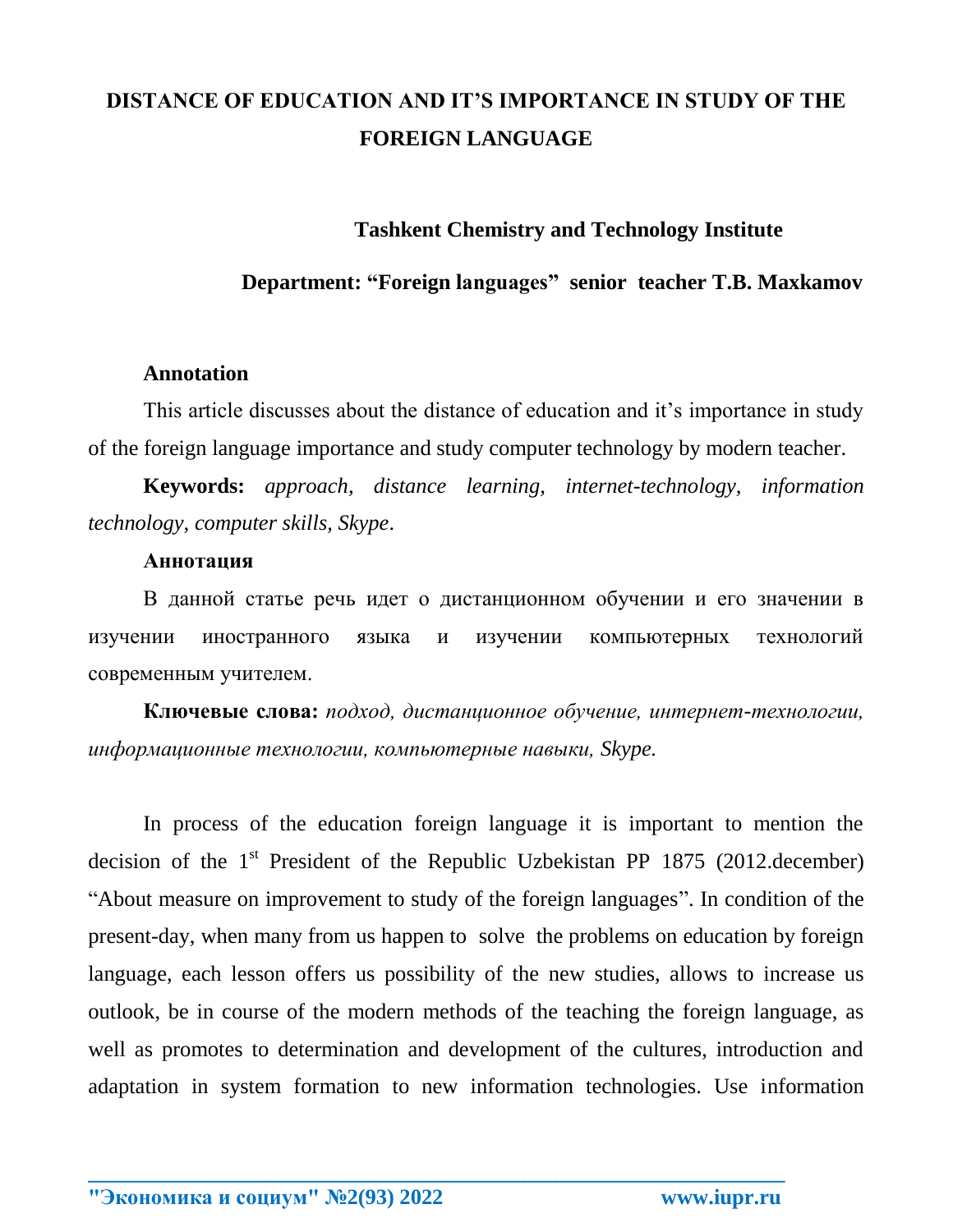technology. Use information technology passes within the framework of realization of the approach to education.

Today not for nothing question is put about importance and study computer technology by modern teacher. The Internet is useful both are students and teachers. Use online education in scholastic process enables to study some subject simultaneously with the other subject on professions, since integration promotes the improvement of the scholastic process. The Facilities computer technology allow to realize the interaction between teacher and training in dialogue. Such type of the interaction relieves the process of the exchange by information. The Combination of the traditional methods and facilities of the education with computer technology can become the reason of increasing to progresses, skill student and stimulus of the development of the independent work.

Remote formation for the first time came up for Europe in medium of the nineteenth age, and is connected with name English teacher Isaak Pitman. Later this form of the formation was broadly wide-spread in United Staff. At present an essential reduction can be in this method of the expenses in process of the formation in interest of both sides in global system of the formation, which occupies the significant place in this case, amount student grows from year per annum.

Besides, in our country he is founded on methodologies of the teaching and are scale work for broad introducing the system of the education. Remote education foreign language is characterized their own advantage.

On base of the remote education, the pupil not even it is required visit the educational institution. This creates some of the many type of the possibilities for learning. In particular, the following education of this type include:

- Second high or additional information, one, is interested in education and refresher course of the personnel (frames), refresher courses;

- A Degree of their desire to raise the level of the modern requirements employee companies and enterprise;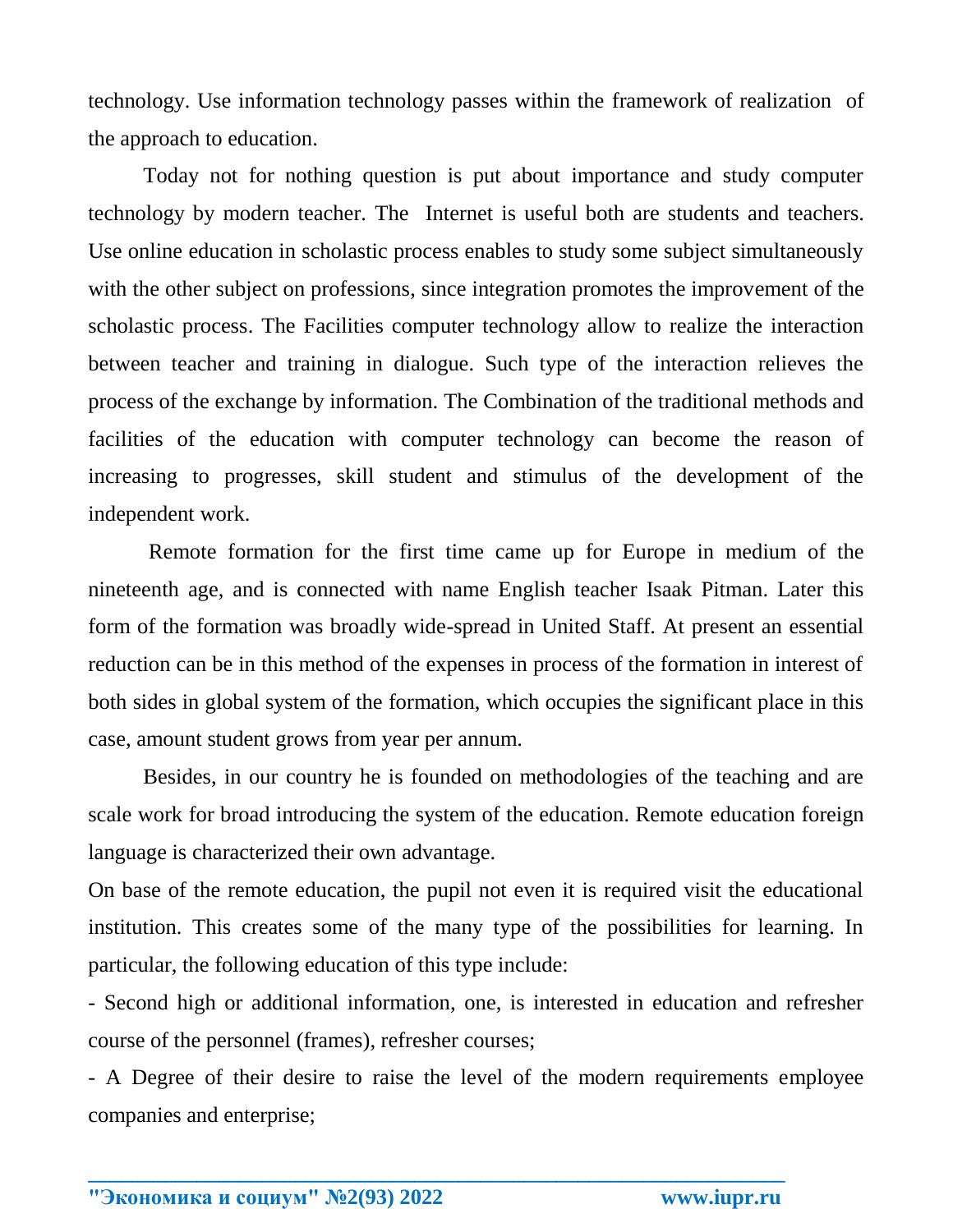- Second parallel information to any auditoriums;
- From the centre, population more developed region;
- Physical persons with limited possibility;

Today regardless of spheres of activity each professional frame, which, as is well known to raise the level of the teaching the foreign languages is designed variety of measures for achievement of this purposes to account of the use advantage efficient result. Since one of the specialist who began to work on its professions, not losing its worker place, except this not losing its spare time has a possibility to learn the certain foreign language. This not only grows, in the future personnel, but with their knowledge and experience leading expert, which will help to perfect the knowledge of the foreign language. This method, students with limited possibility, and people with limited possibility within the framework of process of the formation and the other students will have an even chances with importance of this method of the education. Remote education rests in computer telecommunication, video, radio, cable TV, voting mail, Skype, video, electronic forums such as Internet on base of the broad spectrum of the possibilities. This itself enlarges literacy of the mass media student.

The Students get the lectures in the manner of audio and video.

This in differs from traditional methods of the education student to listen them once again, when appear the conflicts anytime. The Reader by means of internet-technology, avoiding at problems of the distance and cost of the education foreign language to lectures, conferences can be a direct participant. In time, as well as remote education is an efficient method by decision in accordance with the following important factor, which it is necessary to show attention. The Student, training remote, can by itself solve, when and how much time during semester him to spare on study of the material. He builds individual graph of the education for itself. Some educational institutions allow its student a possibility to postpone education for long period and return to him without needing once again to pay the educational facilities.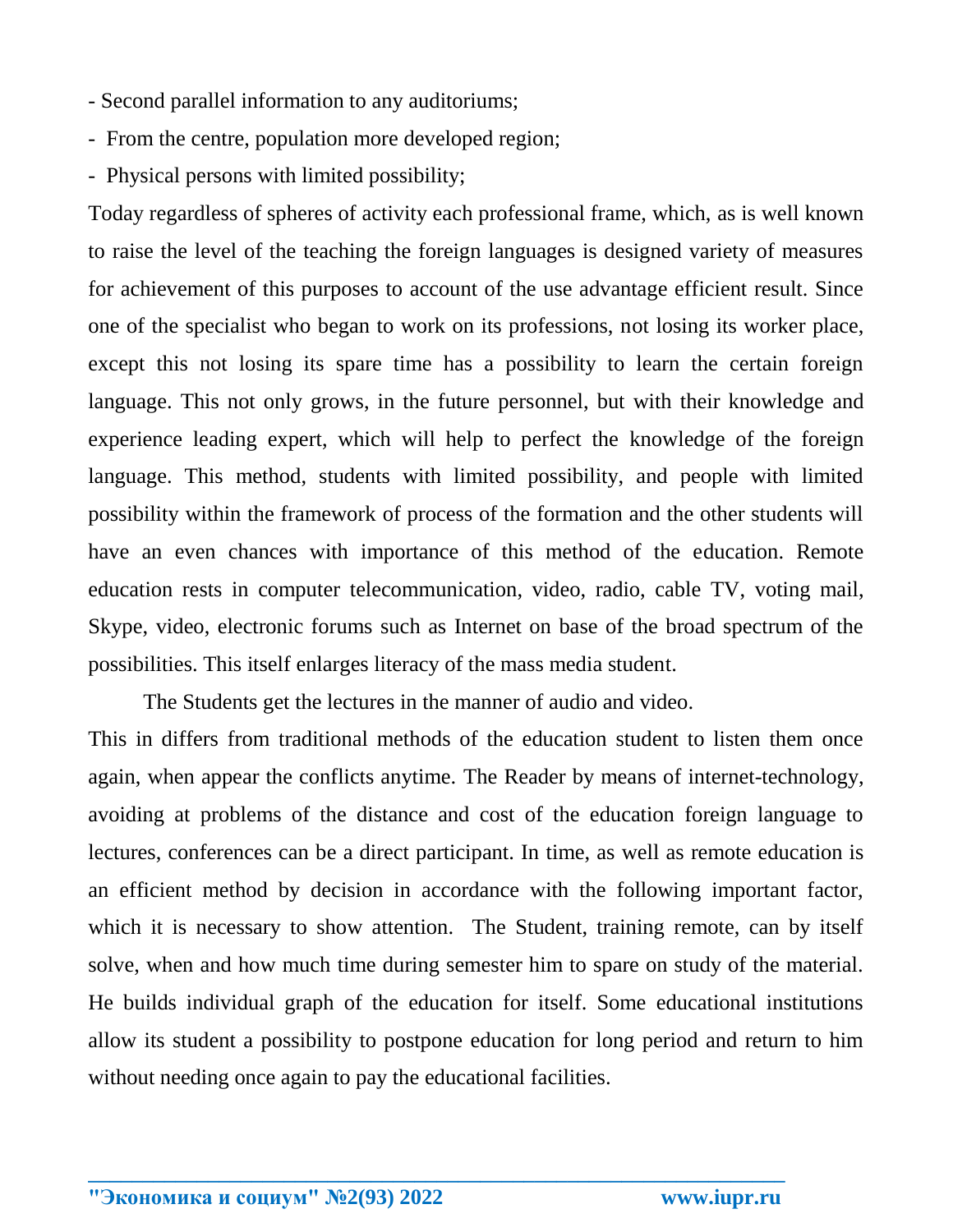Distance is not it is necessary to worry about that that they from their own classmate. Always possible return to study of the more complex questions, several times look video-lectures, reread the correspondence with teacher, but already known subjects possible to miss. The Main, successfully pass intermediate and total qualifications. The Students can learn, not coming out of building or office, being in any point of the world. To proceed with education, necessary to have a computer with access in Internet. The Absence to need daily to visit the educational institution - an undoubted plus for people with limited possibility of health, for living in terrain, leaving punishment in places of the deprivation of the liberty, parents with small children. The Intermediate qualification student remote rate passes in the form online agent. So beside ground less for emotion before meeting with teacher on and exam.

It Is Excluded possibility of the subjective estimation: to system, checking correctness answer to questions of the test, will not affect the progress of the student on the other subject, his(its) public status and other factors.

The Teacher, tutors, teachers, concerning with pedagogical activity remote, can pay attention greater amount a students and work, being, for instance, in furlough. Under traditional education teacher enough it is difficult to spare the necessities an amount attention all groups, be adjusted under rate of the work each. Use remote technology suits for organization of the individual approach. Besides that student itself chooses itself rate of the education, he can operative to get beside tutors answers to appearing questions.

 **In conclusion** follows to note that remote education present day advanced method education. Such flexibility in realization of the system of the formation in decision of the problems, which appear to prevent their useful for all sector of the formation, which, in particular, will help the student to study the foreign languages easy and successfully.